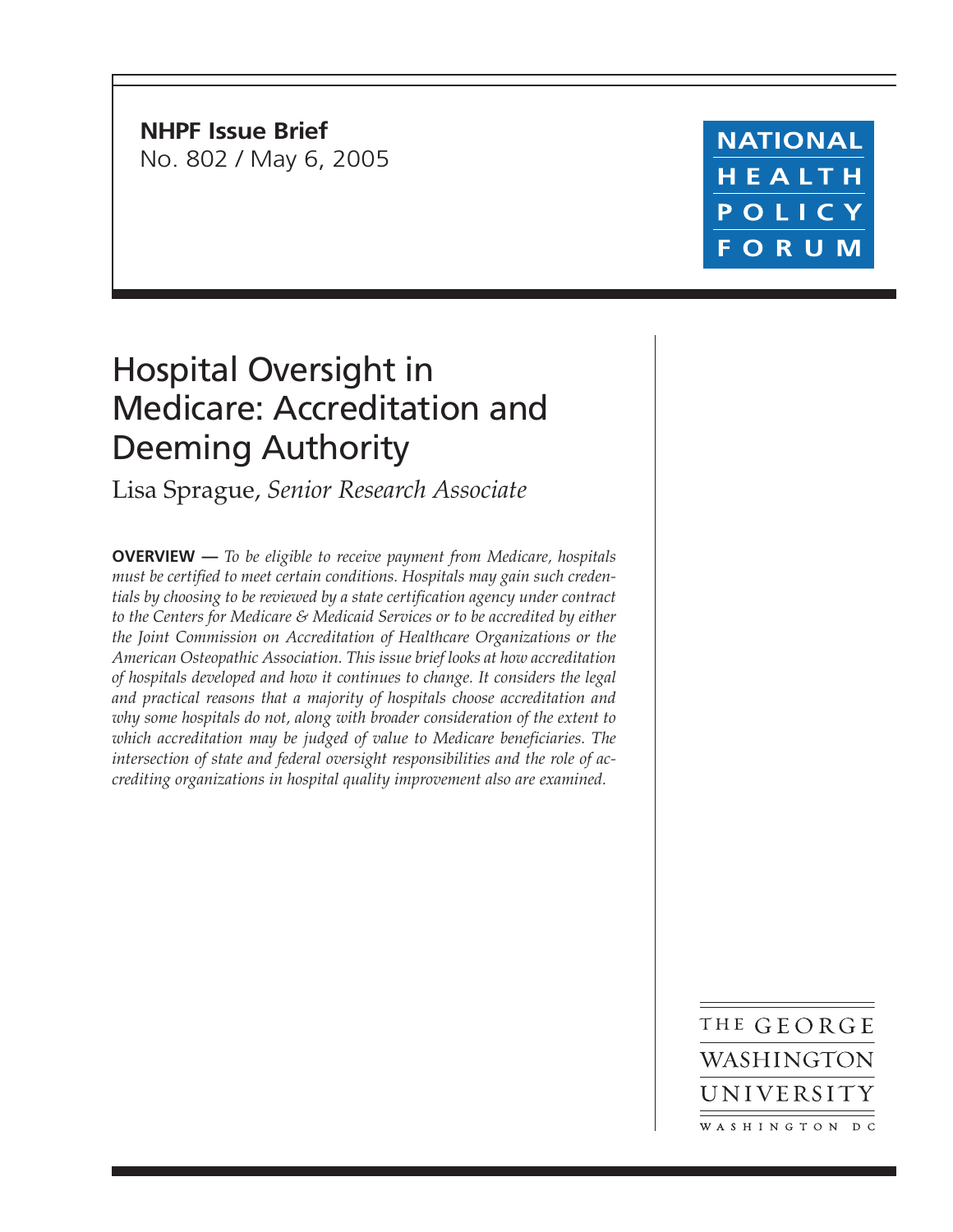# Hospital Oversight in Medicare: Accreditation and Deeming Authority

Accreditation is a recognized stamp of approval for many institutions in the United States, including colleges and universities, social service agencies, and health care plans and providers. Achieving such recognition adds luster to an institution's image and may be a point of professional pride for employees. Accreditation may bring distinction in the form of dollars as well as favorable opinion. It may make a health plan more attractive to potential purchasers; large employers in particular may insist that the plans with which they do business be accredited. Accrediting organizations maintain that because the review process encourages institutions to improve quality, accreditation can be used as a means to maintain high standards in health care delivery.

In some instances, accreditation status may be seen as a prerequisite to, or an advantage in, doing business with key customers. Hospitals, for example, use accreditation to become providers in the Medicare program.

To receive payment from Medicare, health care providers must meet certain statutory requirements and comply with regulations established by the secretary of the Department of Health and Human Services (DHHS). Hospitals can qualify for reimbursement in three ways: they may seek accreditation from the Joint Commission on Accreditation of Healthcare Organizations (JCAHO), they may seek accreditation from the American Osteopathic Association (AOA), or they may apply to the Centers for Medicare and Medicaid Services (CMS) for a review to determine whether they satisfy Medicare's Conditions of Participation (CoP) for hospitals. (These reviews are actually carried out by state agencies under contract with CMS.) Those hospitals accredited by JCAHO or AOA are deemed to fulfill the Medicare CoPs.1

JCAHO's hospital deeming authority was written into law when Medicare was created in 1965. Several other approved accrediting organizations, including AOA, were subsequently granted deeming authority for specified Medicare facilities or services by CMS. For example, the Community Health Accreditation Program (CHAP) accredits home health agencies and hospices. The areas covered by the Accreditation Association for Ambulatory Health Care and the Commission on Accreditation of Rehabilitation Facilities are implicit in their names. Other accreditors have deeming authorities that are more specialized, such as those of the American Society for Histocompatibility and Immunogenics **National Health Policy Forum** 2131 K Street NW, Suite 500 Washington DC 20037

202/872-1390 202/862-9837 [fax] nhpf@gwu.edu [e-mail] www.nhpf.org [web]

**Judith Miller Jones** *Director*

**Sally Coberly** *Deputy Director*

**Monique Martineau** *Publications Director*

**NHPF** is a nonpartisan education and information exchange for federal health policymakers.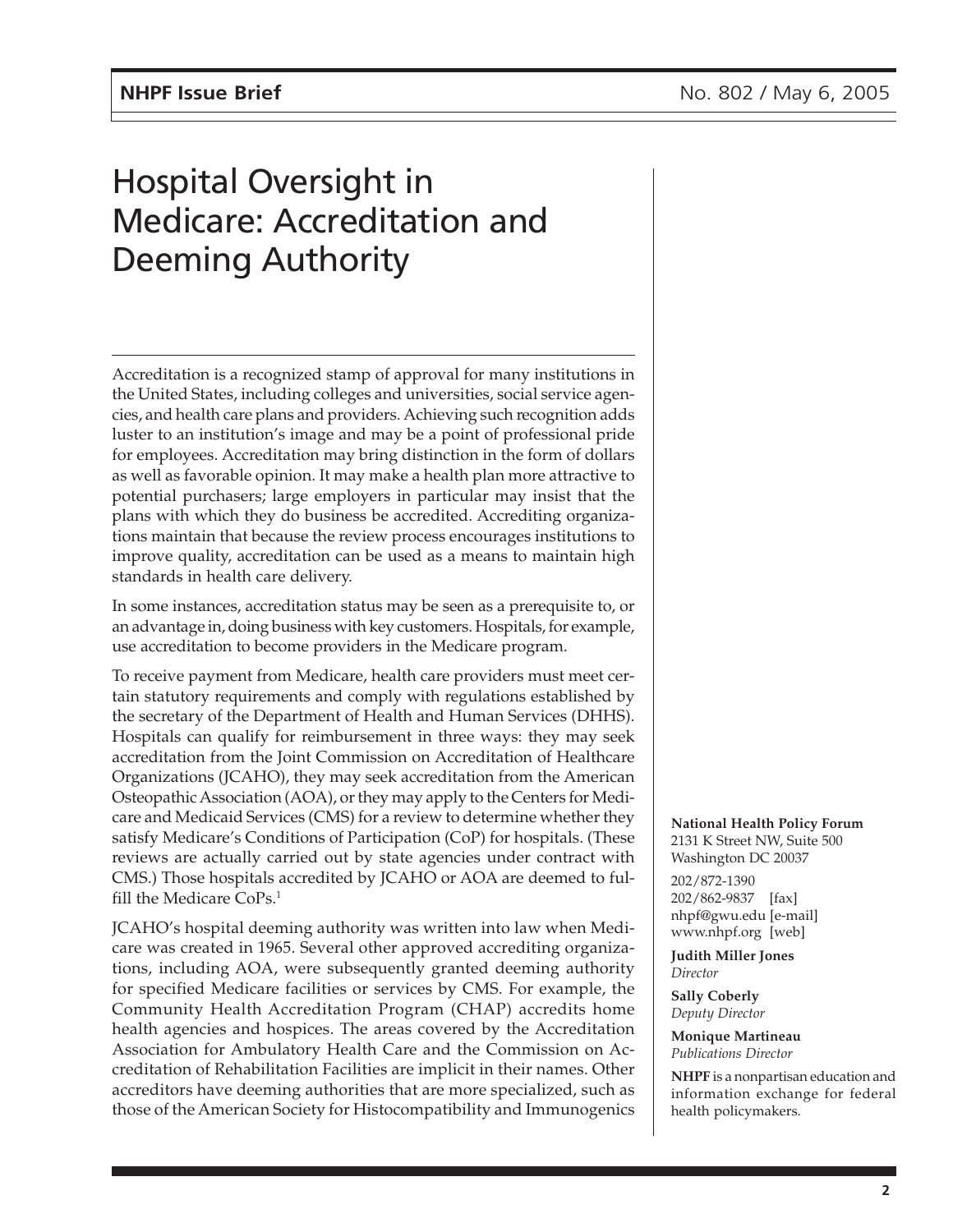or the American Association of Blood Banks. Several organizations have deeming authority for clinical laboratories. With the partial exception of JCAHO, all of these organizations must be re-approved at regular intervals by CMS in order to maintain deeming authority. (JCAHO's nonhospital deeming authorities—for clinical laboratories, ambulatory care, home health care, critical access hospitals, health care networks, Medicare Advantage plans, and ambulatory surgical centers—are also subject to CMS review.)

The concept of deeming authority is not universally endorsed. Critics periodically call on both federal and state governments to exert more direct control over patient safety and quality of care, rather than delegating responsibility to accrediting organizations. Nelson Sabatini, Maryland's then-secretary of health and mental hygiene, expostulated in 2004 that the federal government and many state governments have turned over their authority to private-sector organizations, which he believes to have "uncomfortably close ties to the industry they survey."2 (His comment was prompted by state surveyors' findings of significant errors on the part of a lab accredited by the College of American Pathologists.) In the latest of a series of reports, the Government Accountability Office (GAO) reaffirmed that CMS needs additional authority for adequate oversight of patient safety in hospitals.3

This issue brief reviews the development of hospital accreditation, policy issues in the current process, and proposals for change. It looks at the factors that influence a hospital's decision to pursue or bypass accreditation. It also examines possible conflicts of interest that accrediting organizations may encounter.

### **THE DEVELOPMENT OF STANDARDS FOR HOSPITALS**

Private, voluntary efforts to improve the quality of care in hospitals by setting minimum, and later more ambitious, standards began with the American College of Surgeons (ACS) in the early 20th century (Figure 1, next page). The organization's founders made hospital standardization one of their founding principles, and in 1918 established five requirements that comprised a Minimum Standard for acceptable hospital operation. The requirements were structural in nature; for example, a hospital had to have an organized medical staff of licensed medical school graduates, who together would develop policies and rules to govern the hospital's work. Although such standards may not seem groundbreaking, the ACS estimated that between 1918 and 1935, the percentage of hospitals that met the requirements increased from 20 to 90.4

The ACS accredited hospitals for several decades, supplementing the Minimum Standard with additional requirements as time went on. Eventually, ACS leaders decided the accrediting burden should be shared more broadly, and they joined with the American Medical Association (AMA), the American Hospital Association (AHA), and the American College of Physicians to

**The concept of deeming authority is not universally endorsed.**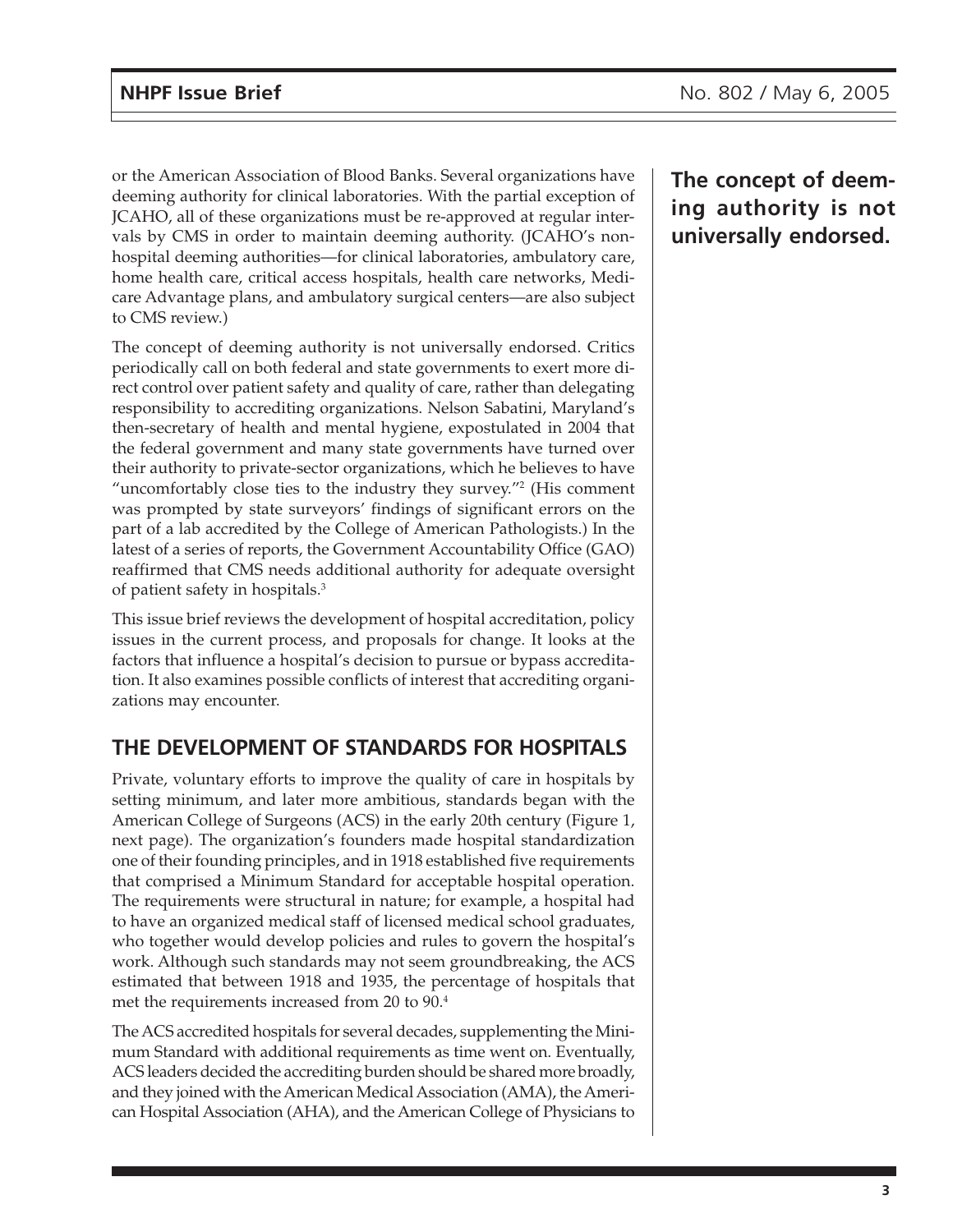form the Joint Commission on Accreditation of Hospitals in 1951. (The organization later changed "hospitals" to "healthcare organizations"; to avoid confusion, this paper henceforth will use the current acronym, JCAHO.) The American Dental Association (ADA) was added as a sponsor in 1979. In a separate process beginning in 1945—and thus preceding all but the ACS—the AOA introduced a survey program to monitor the quality of care in hospitals providing postdoctoral training for osteopathic physicians.

Governments took small steps to enter the quality arena, but this was a slow process. Most states did not institute hospital licensing until the 1950s. Standards for maternity and children's services were established at the federal level in 1935. One of the conditions for receiving funds provided under the 1946 Hill-Burton Act for hospital upgrades after World War II was that a hospital establish minimum standards for maintaining and operating the buildings on which these funds would be spent.

The federal government's role grew considerably with the enactment of Medicare legislation in 1965. The new law authorized the secretary of the Department of Health, Education, and Welfare (now DHHS) to promulgate certain minimum requirements for hospitals, which became the Conditions of Participation. The law required hospitals wishing to participate in the program to undergo a federal regulatory review to certify that they satisfied these conditions. Alternatively, they could be deemed eligible to participate if accredited by JCAHO. The JCAHO standards, in fact, became the original Conditions of Participation. (At that time, JCAHO was already accrediting approximately 60 percent of the nation's hospitals, and legislators are reported to have assured the hospital community that hospitals meeting JCAHO standards would automatically be eligible for Medicare



**FIGURE 1 Highlights of Hospital Standards Development**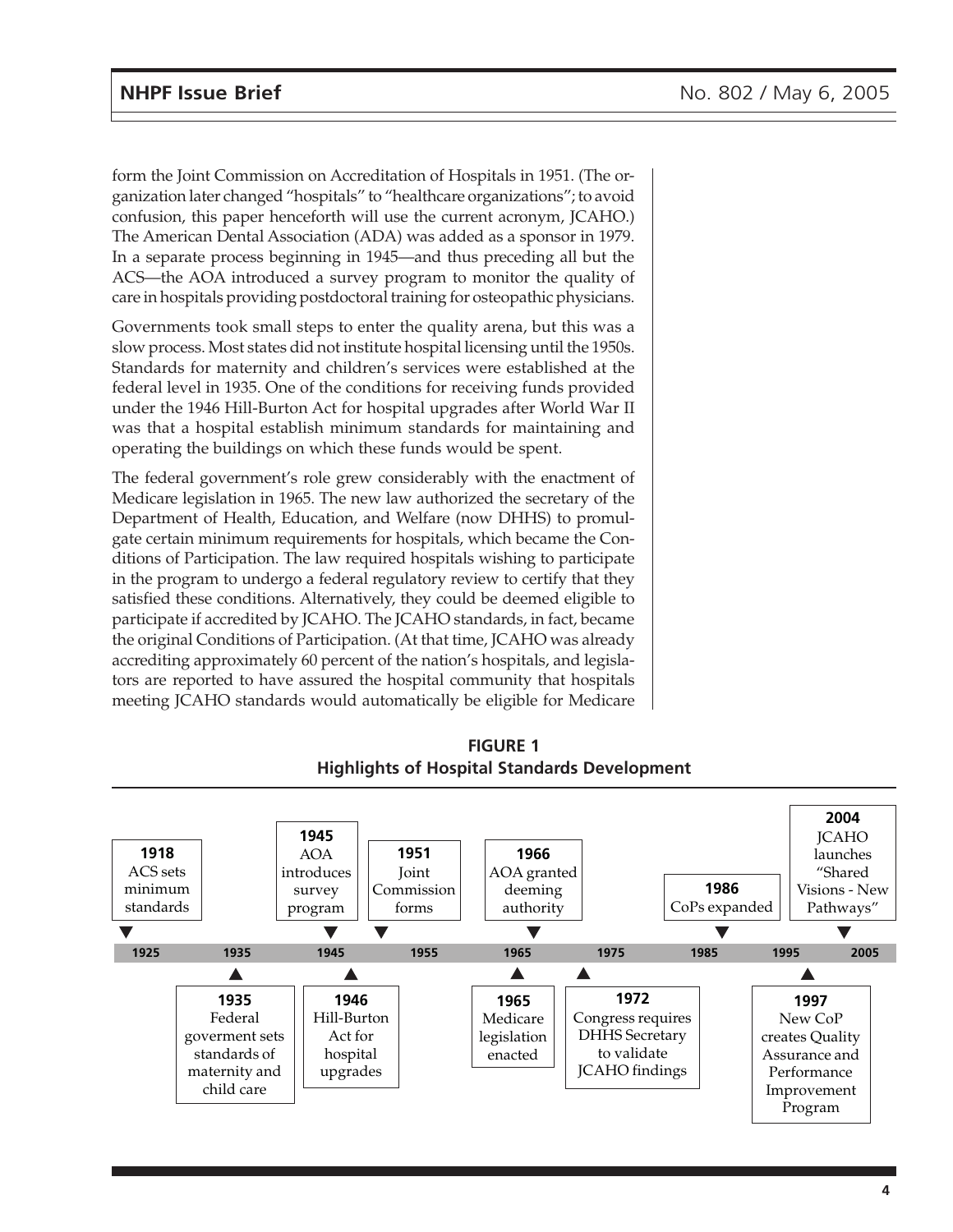participation.5 ) To get the new Medicare program up and running, and delivering promised benefits, it was advantageous to have as many hospitals as possible approved as participants. In 1966, the AOA was granted deeming authority on a par with that of JCAHO, although AOA's authority was granted by regulation rather than statute.

The original CoPs—16 Conditions broken down into about 100 standards, again emphasizing structure rather than process—actually stood without significant change for 20 years. The agency then known as the Health Care Financing Administration, or HCFA (now the Centers for Medicare & Medicaid Services, or CMS), proposed revisions during the 1970s, but they were never finalized. In the deregulation boom of the Reagan administration, less prescriptive but broader CoPs were adopted, taking effect in 1986. New Conditions included infection control, surgical and anesthesia services, and quality assurance (QA). The latter required a hospital to develop and implement an ongoing, hospital-wide QA program to monitor and evaluate the quality of patient care.

In 1997, CMS issued a final rule on a new CoP that expanded the QA concept by requiring hospitals to develop and maintain a Quality Assessment and Performance Improvement (QAPI) program. The rule stated that a QAPI is not intended to measure a hospital's quality, but it is a minimum requirement that a hospital systematically examine its quality and implement specific improvement projects on an ongoing basis.<sup>6</sup> This change mirrored a general shift in quality philosophy, a movement from "if you find something wrong, fix it" to "strive continuously and methodically to improve."

CoPs were originally minimum standards, that is, statements of what a hospital must do or have in order to make quality care *possible*. They did not guarantee that quality care was, in fact, present. This was the state of the art in 1965, when the CoPs and JCAHO standards were equivalent. In succeeding years, accrediting organizations moved in the direction of performance standards, that is, what a hospital should do and have in order to make the delivery of quality care *likely.* A full-scale revision of the CoPs, which would have incorporated performance standards, was proposed in 1997 but never finalized. JCAHO is currently exploring processes to promote continuous compliance with quality and safety requirements.

### **THE SURVEY PROCESS**

A hospital seeking JCAHO accreditation must undergo an on-site survey by a JCAHO-trained and -certified team every three years. As JCAHO puts it, "The purpose of the survey is not only to evaluate the hospital, but to provide education and guidance that will help staff continue to improve the hospital's performance."7 The survey includes meetings with senior management and selected caregivers, medical record review, and an inspection tour of the hospital building. As of 2004, it also includes

**"The purpose of the survey is not only to evaluate the hospital, but to provide education and guidance..."**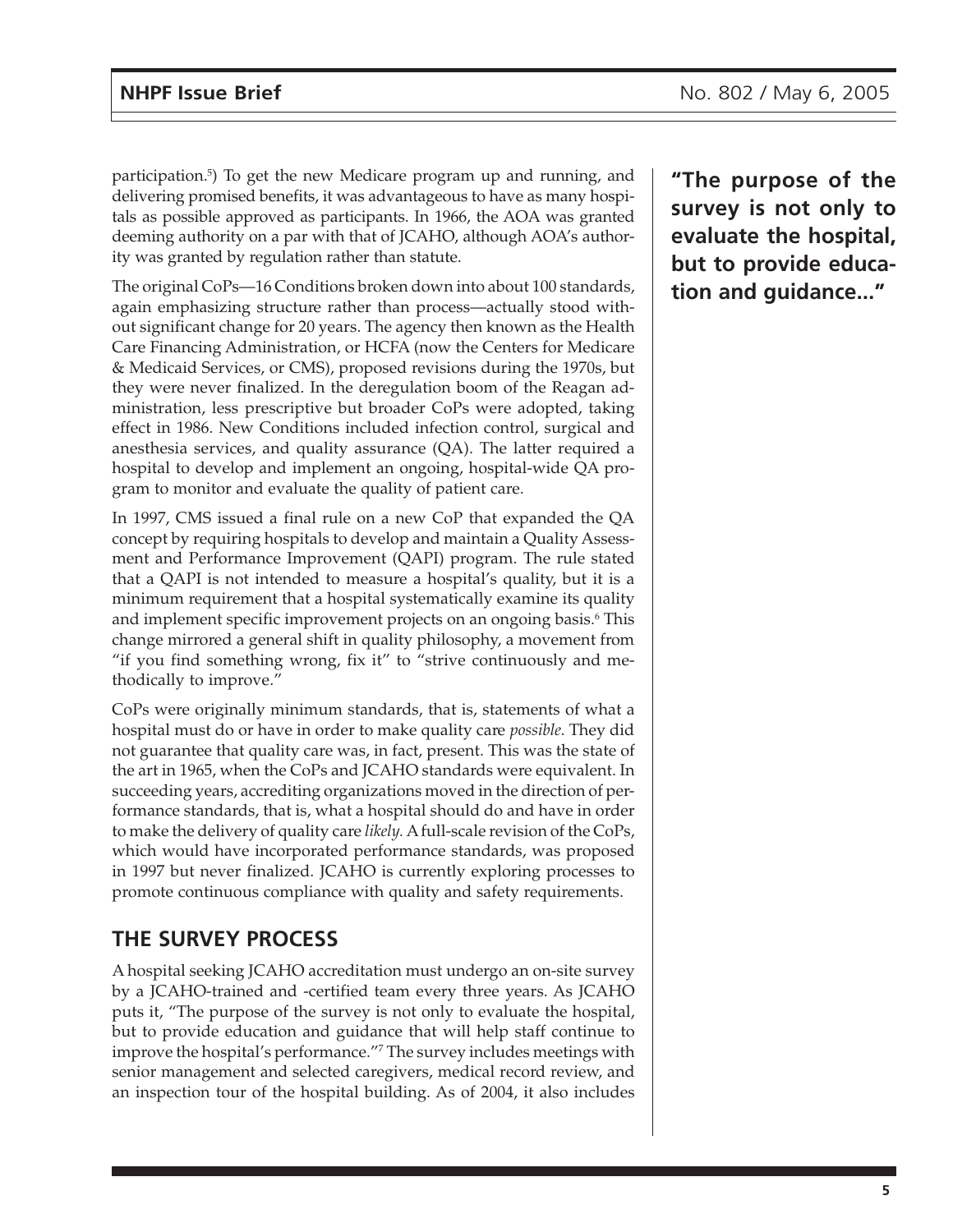methodology for evaluating actual care processes, an approach JCAHO calls "Shared Visions - New Pathways." As part of the new model, surveyors follow selected patients' paths from service to service through the hospital, in real time if possible, or retrospectively. In these "tracer" studies, surveyors try to speak to the actual patient about his/her experience in addition to getting the caregiver perspective. Surveyors also analyze key operational systems (such as anesthesia or information management) that support patient care and affect its quality. Established guidelines assist the survey team in assessing compliance with standards in the CoPs. The new survey model also obligates all facilities to conduct and report a self-assessment between surveys; currently, self-assessments are done at the halfway point of the three-year cycle but, beginning in 2006, they will be required annually.

The AOA survey process is similar; it also involves a team meeting with hospital personnel, examination of medical records, and inspection of the building. Thirty-eight percent of AOA's standards are tightly keyed to the Medicare CoPs; the remainder are additional quality requirements imposed by the organization. As one manager of an AOA-accredited hospital said, "Their process is very linear. You can tell exactly which person or department should be responsible for each piece."8

Both of the accrediting organizations issue final reports with graded ratings. Accreditation does not become effective until deficiencies are dealt with. JCAHO hospitals must address requirements for improvement within 45 days before accreditation becomes effective. Failure to do so puts a facility into provisional and then conditional status, and ultimately leads to denial of accreditation. AOA hospitals must correct cited deficiencies within 30 or 60 days, depending on their severity. If correction necessarily will take longer—for example, if a new sprinkler system must be installed—the hospital's board of directors must acknowledge responsibility to complete the effort. JCAHO recently instituted an interim report requirement for all its hospitals, and AOA requires interim reports from facilities accredited for fewer than three years.

A frequent criticism of the survey process has been that surveys are scheduled in advance, giving facilities ample time to put on their best face for surveyors. Both JCAHO and AOA have responded that their surveyors are sufficiently well-trained to spot a cover-up, and that hospitals are more interested in solving their problems than concealing them. However, both organizations will implement unannounced surveys beginning in 2006.

When a hospital chooses to forego accreditation, it applies to CMS for participation status. CMS authorizes an initial full survey by the appropriate state survey and certification agency $^{\circ}$  and—not incidentally, as discussed later—pays for it. There is no set cycle for surveys thereafter, and, in general, state surveyors are likely to return only to investigate complaints from providers or patients.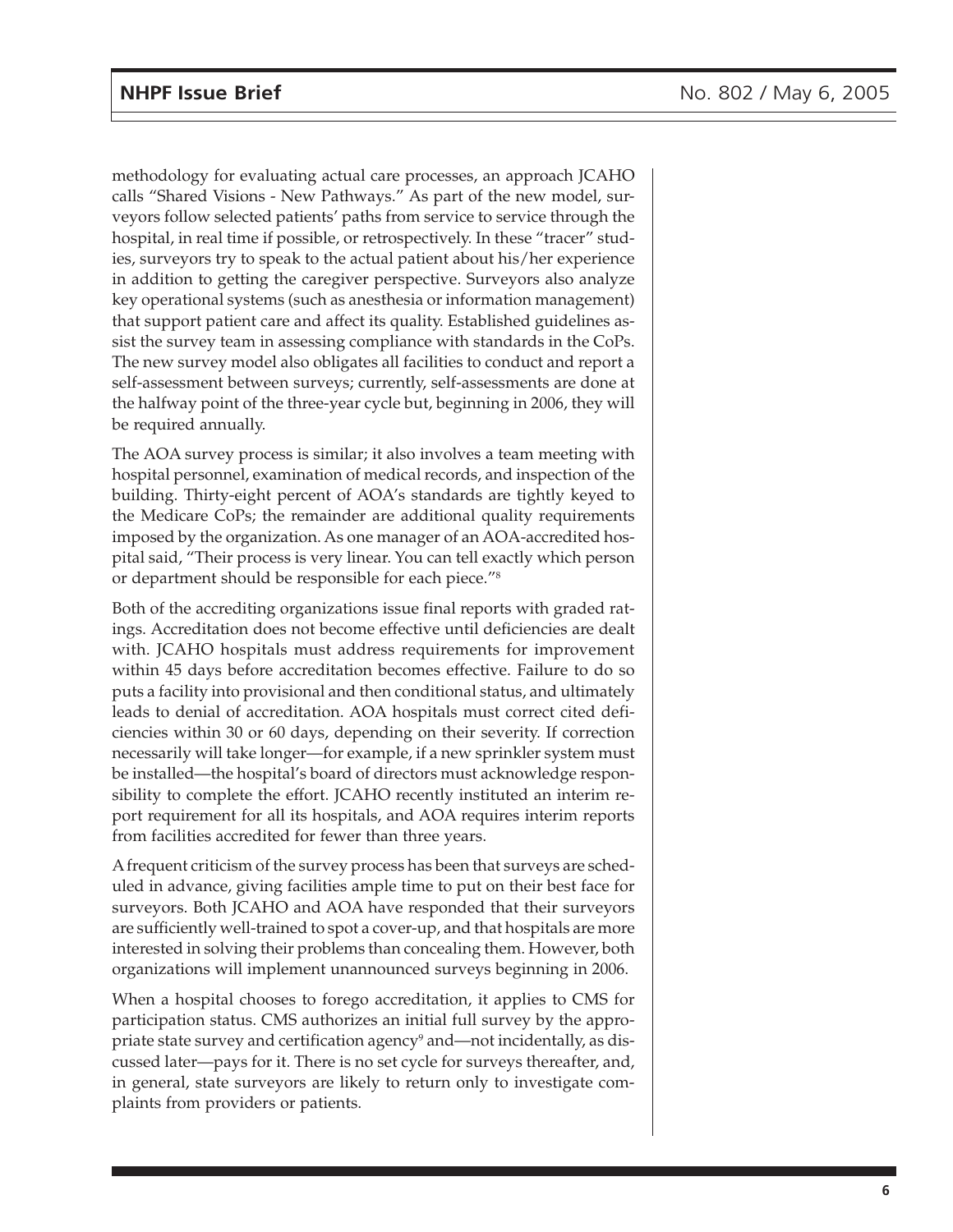#### **FEDERAL OVERSIGHT**

Originally, JCAHO's deeming authority was absolute, but this almost immediately drew objections. Critics said some standards were too low to be meaningful. Others said surveys were too infrequent and focused too much on medical staff issues. Some hospitals were given provisional accreditation despite public clamor about their problems. Lawsuits arose over whether HCFA could legitimately delegate its responsibility. Legislation was introduced to establish a federal accreditation commission.<sup>10</sup>

In 1972, Congress responded by giving the secretary of DHHS the authority to establish higher standards than JCAHO's, to conduct surveys in a random sample of JCAHO-accredited hospitals each year (called "validation" surveys), to investigate complaints about accredited hospitals, and to withdraw deemed status from accredited hospitals found out of compliance with CoPs. The secretary also has the authority to terminate hospitals from the Medicare program entirely, but this rarely, if ever, happens.

Today, validation surveys are conducted on approximately 1 percent of accredited hospitals, randomly selected. Their purpose, to quote from CMS's 2004 report to Congress, is "to determine if the JCAHO accreditation process provides a reasonable assurance that accredited hospitals are in compliance with the statutory requirements set forth in subsection 1861(e) of the [Social Security] Act for participation in the Medicare program as hospitals."11 To conduct these surveys, CMS contracts with a state survey and certification agency, which sends a team to evaluate the specified hospital within 60 days of the JCAHO survey.

Validation surveys may be a more taxing experience than accreditation surveys. One hospital executive reported, "Our JCAHO survey involved three surveyors and was completed in three days. The Medicare [followup] survey involved nine surveyors and spanned over five days."12

Any facility accredited by an organization with deeming authority is theoretically subject to validation surveys. However, none but JCAHO's accredited facilities are numerous enough to generate a significant sample—for example, AOA's list of accredited hospitals numbers 139 so surveys are not actually ordered.

In fiscal year (FY) 2003, the most recent for which data are available, 71 validation surveys were performed, all in JCAHO hospitals. Of these, 57 were full "look-behind" surveys of accreditations recently granted, as described. The remaining 14 were a pilot test of a new "mid-cycle" survey, intended to determine whether a hospital well into its three-year cycle of review has corrected the deficiencies cited during its most recent JCAHO survey and to evaluate the hospital's ability to remain in compliance with Medicare requirements between JCAHO surveys.

In FY 2003, 23 of the 71 hospitals (32 percent) were found to be out of compliance with one or more of the 22 CoPs. (JCAHO points to the reverse **The secretary of DHHS has the authority to conduct surveys of JCAHO-accredited hospitals.**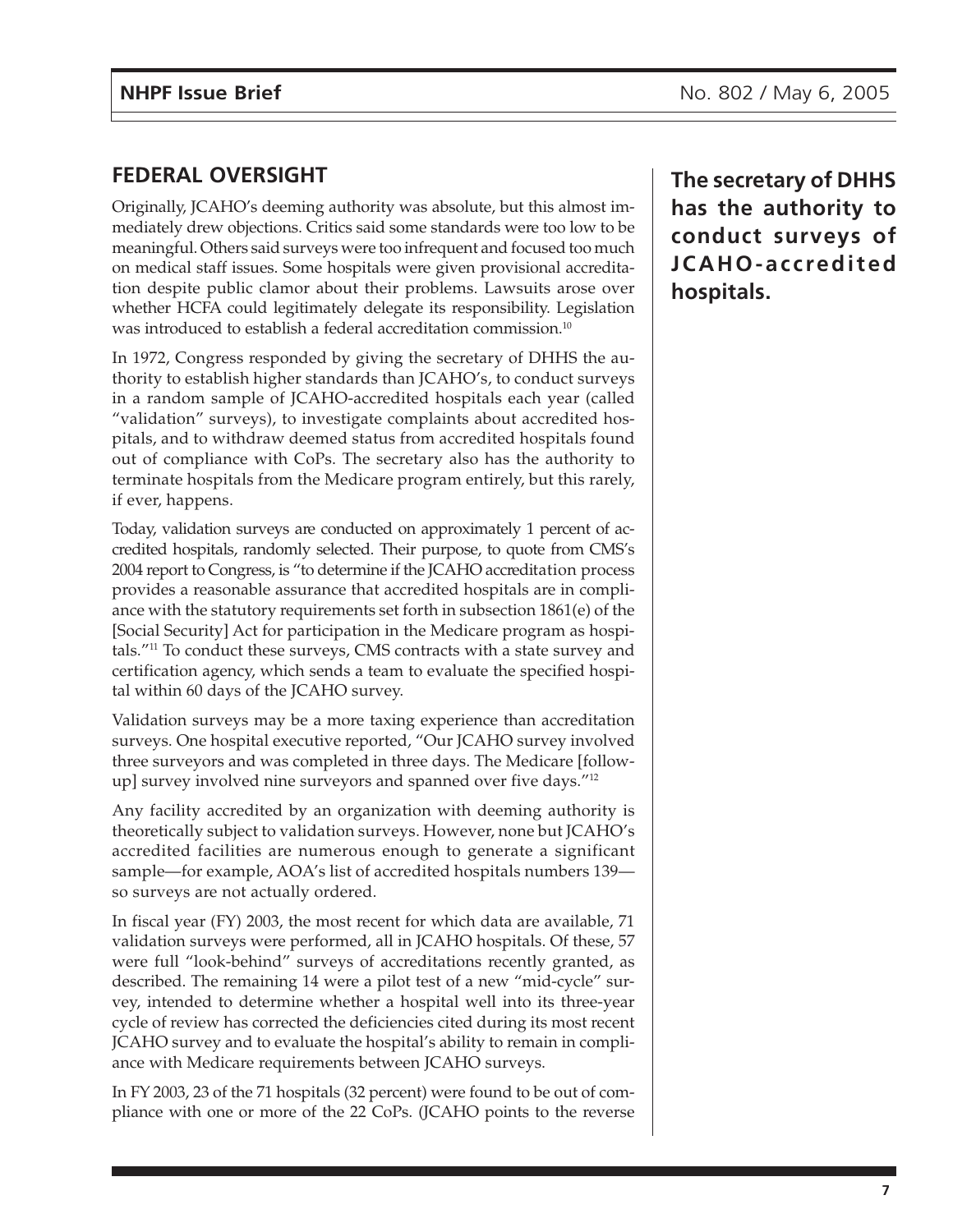statistic, which is that compliance is found for as many as 1,539 CoPs: 71 hospitals times 22 CoPs, minus 23 CoPs not complied with.) The most frequently cited Condition was physical environment. A hospital may have deficiencies of lesser severity (that is, below the Condition level) and still be considered in compliance.

In addition to validation surveys, CMS conducts complaint investigations. If CMS believes, on the basis of a complaint, that a hospital may have a CoP out of compliance, CMS will authorize the state agency to perform an "allegation" survey. State agencies may also receive complaints and undertake their own surveys on the basis of state law.

In an allegation survey, surveyors do not look at the whole hospital; they review only Condition(s) about which the complaint was made. They are, however, permitted to investigate if they find reason to believe another Condition may be out of compliance. Allegation surveys are more common than validation surveys. In FY 2003, CMS conducted 3,645 allegation surveys in JCAHO hospitals and another 294 in nonaccredited hospitals, finding 18 (0.49 percent) and 24 (8.16 percent), respectively, out of compliance. Here, the most common Conditions cited were nursing services and patients' rights.

An out-of-compliance hospital becomes subject to CMS enforcement. Where there is immediate risk of harm to patients, the hospital has 23 days to correct the problem or face termination of Medicare eligibility. For a less serious deficiency, the correction period may be as long as 90 days. During this period, deemed status is removed and the state assumes oversight responsibility until the organization becomes compliant again.

## **CHOOSING ACCREDITATION (OR NOT)**

Accreditation is voluntary. It is one, but not the only, route to Medicare participation. What factors influence a hospital's decision to seek accreditation or forego it?

Accreditation connotes something more than fulfilling minimum conditions. As Webster defines it, to accredit is "to put (as by common consent) into a reputable or outstanding category; consider, recognize, or acclaim as rightfully possessing uncontested status." Accreditation may be advantageous in a hospital's marketing to consumers and in negotiating with health plans. In many markets, accreditation is the "done thing," a competitive necessity. To obtain approval of a residency program, a hospital must be JCAHO-accredited. Some hospitals cite accreditation as a factor in access to capital markets. Others caution that, should bad news about the hospital be made public, one of the first questions from the media likely will be about the facility's accreditation status.

Many states, following the federal lead, deem JCAHO-accredited hospitals to meet state licensure requirements. This is in part a reflection of resources, because state agencies' surveying capacity is largely given over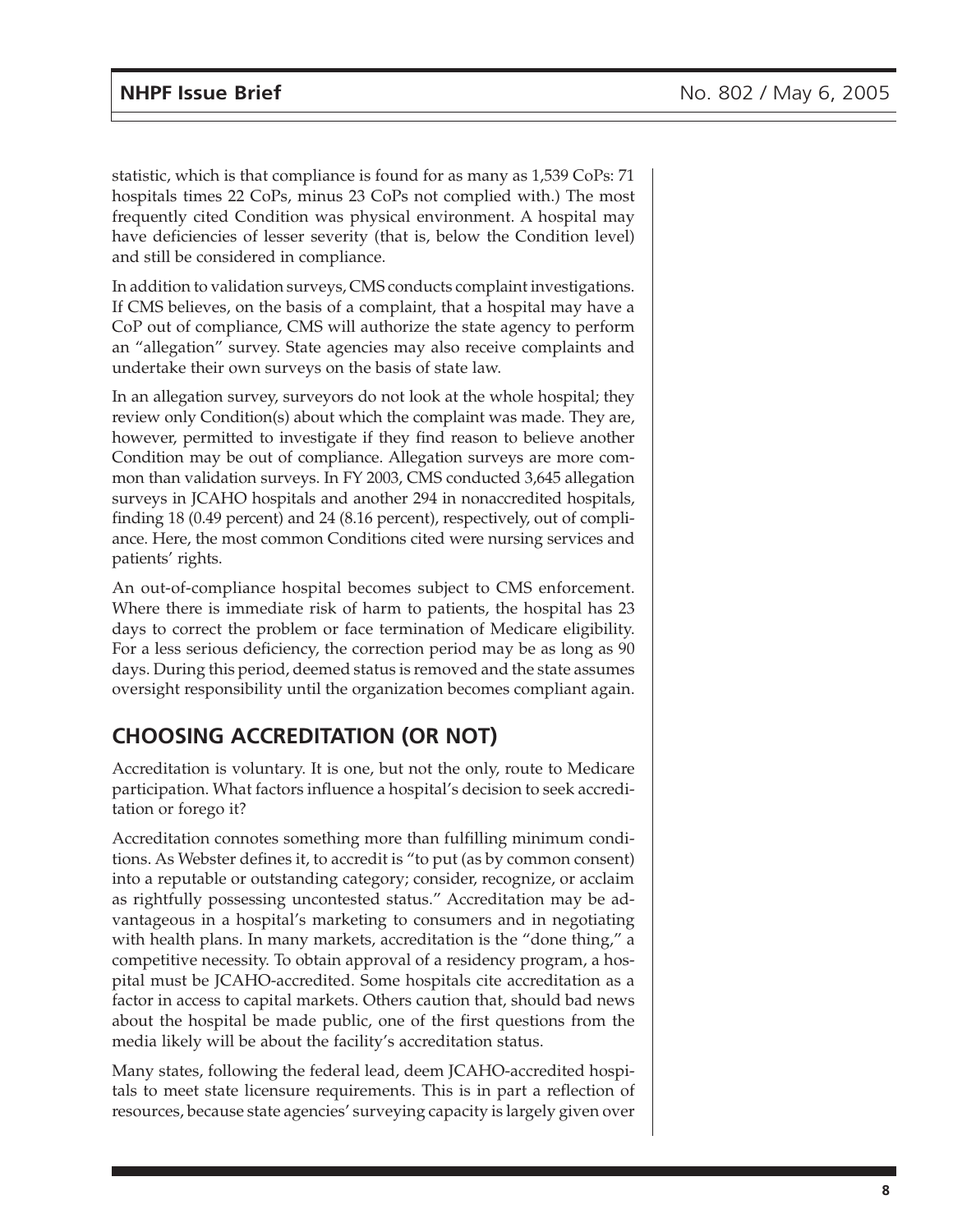to nursing homes, which are more numerous than hospitals and for which there is no deeming authority.

Quality improvement protocols under the aegis of an accrediting organization (discussed below) may be an attraction to hospital administrators. Certainly hospitals have their own internal quality assurance and quality improvement efforts, but many wish to seek external validation of their efforts. One hospital official explained, "We want the accountability of a regular external review, which our state agency cannot provide."13

By far, the bulk of the nation's hospitals choose an accreditation program (Figure 2). In the most recent figures available (2003), the American

Hospital Association reports that, of 5,585 hospitals, 4,671 were accredited (more than 80 percent by JCAHO), leaving 914 unaccredited.<sup>14</sup>

Those who do not seek accreditation tend to be located in sparsely populated areas, particularly in the middle part of the country.15 When surveyed by Michelle Brasure and colleagues, administrators of unaccredited rural hospitals overwhelmingly cited cost as their primary reason for eschewing accreditation. (JCAHO survey costs for the three-year period beginning in 2005 are \$6,250 for a small hospital and an average of \$26,000 for a large, fullservice hospital.<sup>16</sup> AOA does not publicize its survey costs.) Other reasons commonly cited were: there was no value to accreditation in the hospital's market; JCAHO's standards were unrealistic for a

formation subject to subpoena once documented).17

small rural hospital; the hospital was surveyed enough by the states, CMS (HCFA, at the time), or insurers; the hospitals had fears related to public release of information or legal discoverability (that is, making hospital in-

#### **ACCREDITATION AND QUALITY IMPROVEMENT**

As previously noted, a QAPI requirement was added to the CoPs in 1997. CMS has since pursued other quality improvement initiatives, but not as part of the CoPs. The agency contracts with Quality Improvement Organizations (QIOs)—one contract per state—for a broad range of quality improvement activities, some new and some dating back to the QIOs' previous designation as Peer Review Organizations (PROs). Today, QIOs provide assistance to hospitals (as well as other providers, such as nursing homes and home health agencies) undertaking patient safety and care delivery improvements, as well as counsel in collecting and reporting quality data. They played a key role in the voluntary public reporting initiative now known as the National Hospital Quality Alliance.18

Beginning in the 1980s, but really gaining momentum in the 1990s, was the shift in accreditation philosophy from a review of structural standards to a





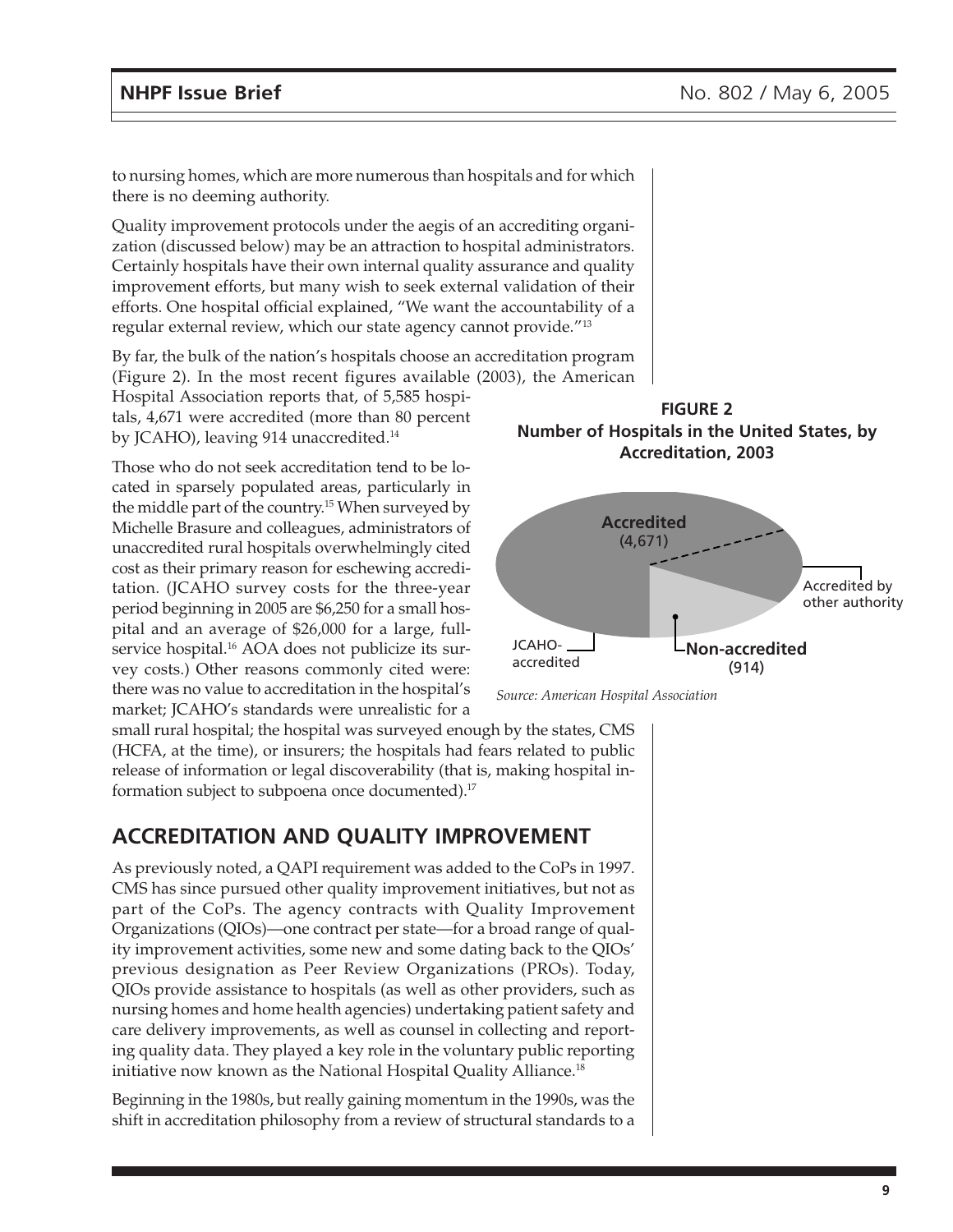focus on performance measurement and processes of care. JCAHO has continued to refine its performance measurement and quality improvement programs. For example, its ORYX initiative, long in the planning, was incorporated into the accreditation process in 1998. This program requires hospitals to collect quality data based on the performance measures in the ORYX database. Each hospital selects measurement sets on which to report from nationally standardized "core" measurement sets (for acute myocardial infarction, heart failure, pneumonia, and pregnancy and related conditions), which are also a focus of the survey process. Results are reported to JCAHO quarterly and become an element (called the National Quality Improvement Goals) of its public quality reporting system, Quality Check, which rates JCAHO-accredited facilities.

National Patient Safety Goal measures are another Quality Check element, as well as part of the accreditation survey process. These are designed to help a hospital or other facility avoid problems associated with misidentification of patients, wrong-site surgery, miscommunication among caregivers, medication mix-ups, and the like. Kelly J. Devers and colleagues found that Community Tracking Study data and on-site interviews indicated that hospitals' major patient safety initiatives are primarily intended to meet JCAHO requirements.19

JCAHO has worked—and continues to work—with CMS, the National Quality Forum (a group which endorses consensus-based national standards for performance measurement and reporting), the Leapfrog Group (made up of health care purchasers pushing for quality improvement), and others. JCAHO measures were adopted for CMS's National Health Quality Alliance hospital quality reporting project. In September 2004, CMS and JCAHO jointly issued a technical manual for hospital quality measures that provides common definitions for each of the quality measures that are being collected and reported to both the agency and the accreditor; future measures, it has been agreed, will be identical for the two organizations. JCAHO has also entered into quality improvement projects with QIOs. One notable example is work with the Colorado Foundation for Medical Care (Colorado's QIO) on performance measures for heart care. Continuing identification and testing of quality measures is part of JCAHO's vision of its ongoing role.<sup>20</sup>

Hospital leaders have had mixed reactions to JCAHO's quality improvement agenda and its increasing emphasis on performance measures. One quality manager—who persuaded his institution to switch from JCAHO to AOA—complained that JCAHO surveyors "were continually changing their focus and methodology: even interpretation of standards seemed to vary from visit to visit."21 Another chief quality officer said, to the contrary, "The standards are beginning to mirror best practices and proven, evidence-based medicine. JCAHO is trying to partner with hospitals to find ways to achieve [quality] goals together. $"^{22}$ 

Conemaugh Memorial Medical Center in Pittsburgh was a pilot site for JCAHO's tracer methodology. Its chief medical officer called the pilot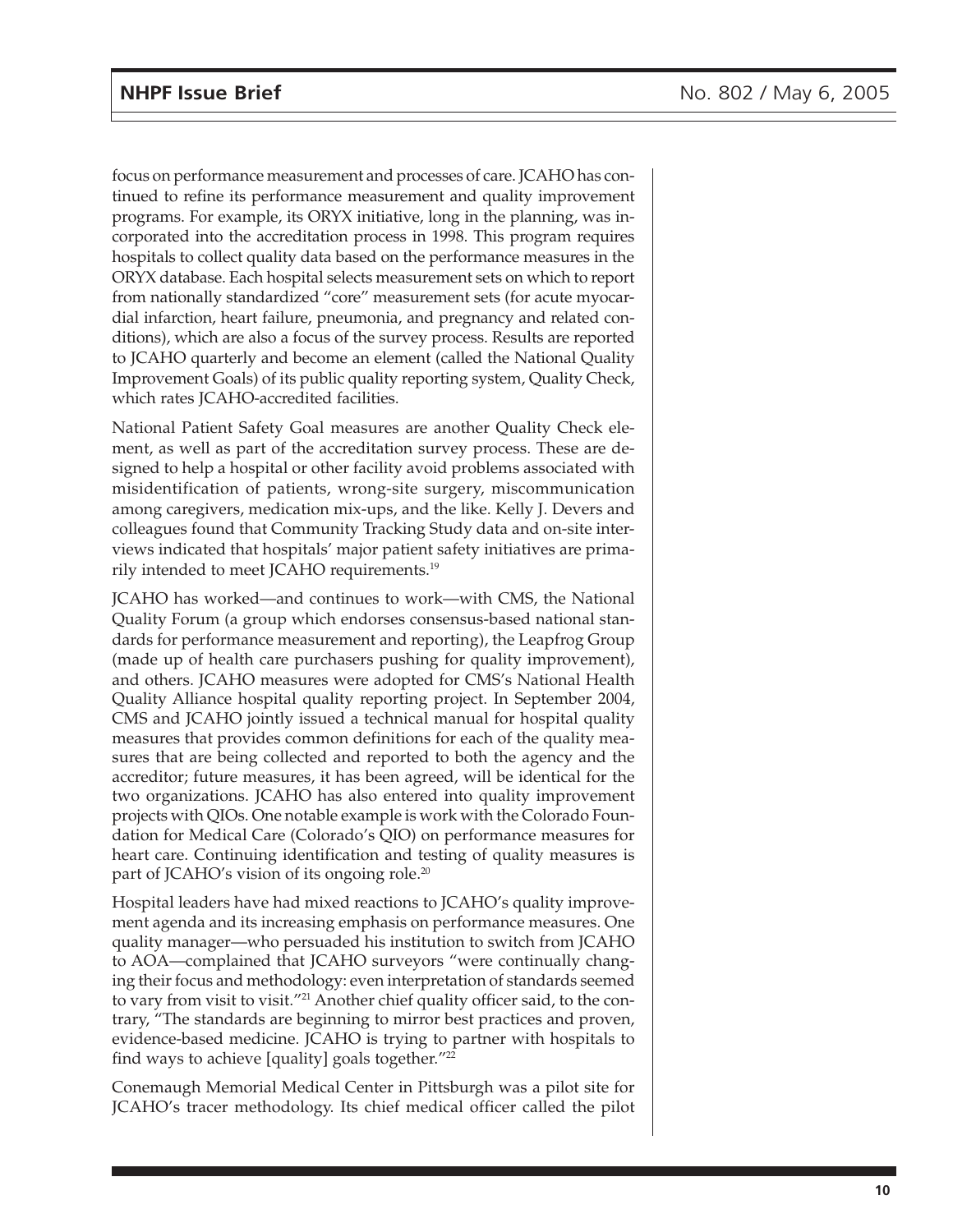"among the most rewarding professional experiences I have ever had." He found the technique so helpful in revealing problems and finding solutions that the hospital will continue to use tracer patients on its own.23

AOA has also moved into performance measurement and quality improvement, although it is not considered particularly influential among policymakers. AOA's Clinical Quality Measurement Program for hospitals tracks CMS's Hospital Quality Alliance priorities: heart attack, heart failure, and pneumonia.

### **ISSUES IN ACCREDITATION AND DEEMING**

Discussions and criticisms of deeming authority repeatedly feature a common set of questions.

#### ■ **To what extent do accrediting organizations answer to the same people they survey?**

In part, this is a matter of governance. Most accrediting organizations were founded by health care industry groups who wanted to improve their own profession's performance. In many cases, this relationship has continued in the form of board memberships. AOA's board members are all members of the association's house of delegates. Twenty-one of JCAHO's 28 board seats are occupied by its corporate members—the founding organizations plus the ADA.24 The AHA and the AMA have seven votes each. However, accrediting organizations may allot board seats specifically to consumer representatives; JCAHO gives such representatives six seats.

Accreditation generally has roots in a group's (hospitals, colleges, or others) desire to demonstrate publicly that it holds itself to certain standards. The payment of fees by group members is a common feature of the accreditation construct. Critics find it disturbing that accrediting organizations derive the bulk of their revenue from fees paid by facilities surveyed. To keep the business coming, it is argued, one must not treat these funders too harshly. There have been allegations of catering to the industry, as when JCAHO in early 2004 was accused of "watering down" proposed emergency department overcrowding standards that hospitals found overly demanding.25 Further, critics point out, JCAHO derives additional revenue from its consulting arm, which helps hospitals to prepare for accreditation surveys and to address quality improvement.

#### ■ **Do accreditors stress collegiality to the detriment of enforcement?**

This was a main theme in a 1999 report by the DHHS Office of the Inspector General, whose authors felt that the pendulum had swung too far toward collegiality. JCAHO maintains that it was never intended to be an enforcer. An AOA spokesman elaborates, explaining, "We can only tell a hospital 'here's where you need to improve,' and give them some tools to do so. We can't make the corrections for them. But we won't accredit them until all the corrections are made."26

**Critics find it disturbing that accrediting organizations derive the bulk of their revenue from fees paid by facilities surveyed.**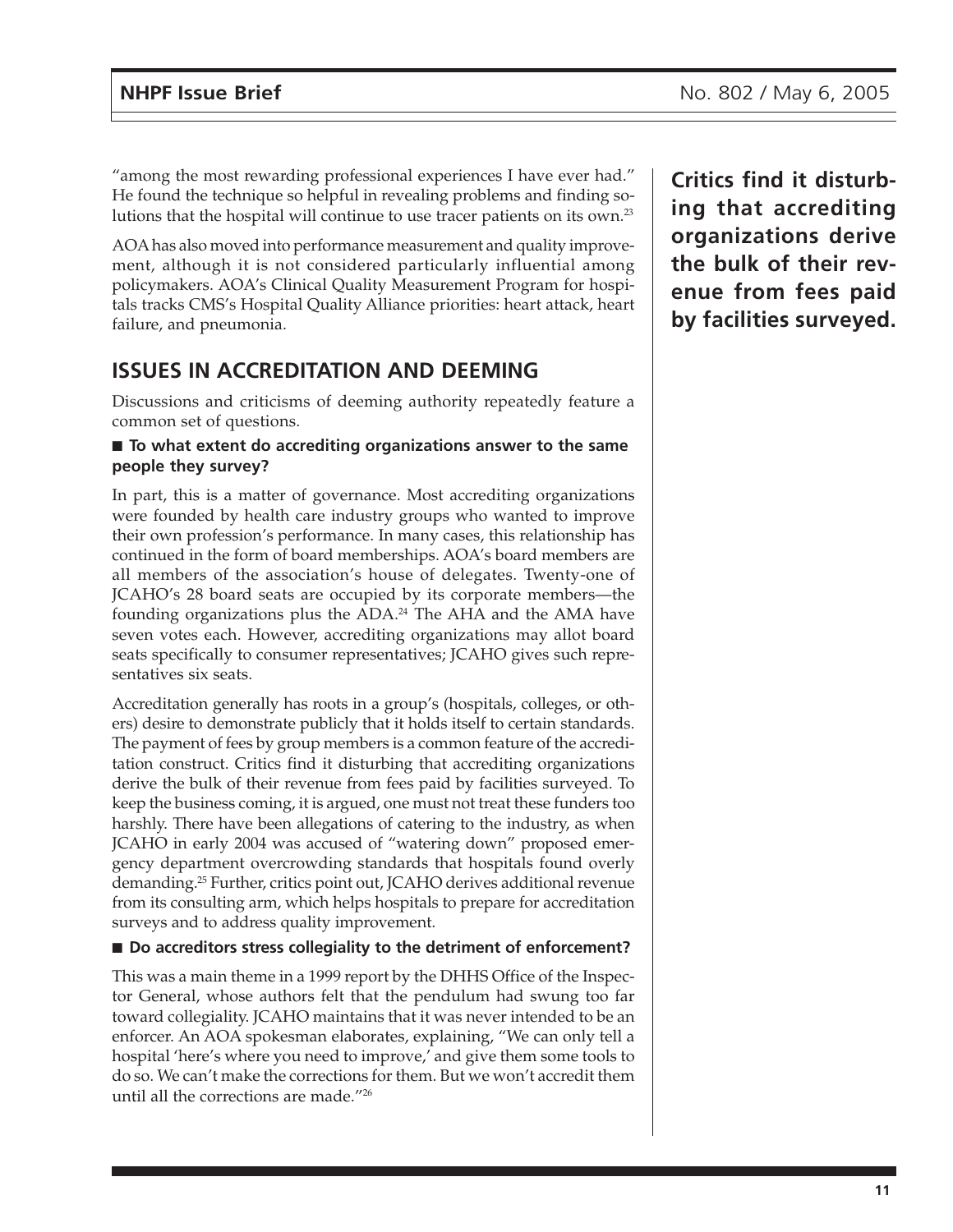There is a divide between those who would help hospitals improve their performance and those who want to cull bad apples. Those of the former persuasion point out that every hospital (or any other kind of organization) is going to make mistakes at some point; trying to close all of them would hardly be practical.

In the discussion of the final QAPI rule, CMS acknowledged this tension, saying, "We stress improvement in systems in order to improve processes and patient outcomes. This is not meant to suggest that we plan to abandon our regulatory authority. In fact, this approach reinforces our primary responsibility for assuring patient safety and protection through our delegated regulatory authority."<sup>27</sup>

#### ■ **Isn't it true that accreditors rarely deny or terminate accreditation?**

Most accrediting organizations do not catalog denials on their Web sites or in promotional materials, so this is difficult to gauge. Some JCAHO statistics are available in CMS's annual financial report. In FY 2003, its decisions were as follows:

| <b>Decision</b>                                 | <b>No. of Hospitals</b> |
|-------------------------------------------------|-------------------------|
| <b>Accreditation</b>                            | 320                     |
| Accreditation with requirements for improvement | 1,191                   |
| <b>Conditional accreditation</b>                | 13                      |
| <b>Accreditation denied</b>                     | $\left( \right)$        |
| Total $^{28}$                                   | 1.524                   |

Seventy-eight percent of decisions involved mandatory improvements, arguably of more benefit to patients than denial of accreditation. JCAHO has since removed this category and withholds accreditation until all required improvements are made. If they are not made, the facility will go from provisional to conditional status, then to preliminary denial of accreditation with a chance for appeal. It has been JCAHO's experience that hospitals rated conditional or preliminarily denied accreditation often withdraw from the process completely and are not counted as denied.

When JCAHO withdrew accreditation for Los Angeles's troubled King-Drew hospital in early 2005, this was only the second such action in the past year and the 13th since 1998.<sup>29</sup> CMS has not terminated the hospital from participation in Medicare.

#### ■ **Don't state surveyors "catch" more problems than accreditors?**

According to a July 2004 GAO report, in a sample of 500 JCAHOaccredited hospitals, JCAHO failed to identify 123 of the 157 hospitals with serious deficiencies.<sup>30</sup> Most of these had to do with physical environment and fire safety (what is known as the Life Safety Code). JCAHO took strong issue with the findings, raising questions about GAO's methodology and interpretations of standards in a response published as an appendix to the report. CMS also responded, observing, "While we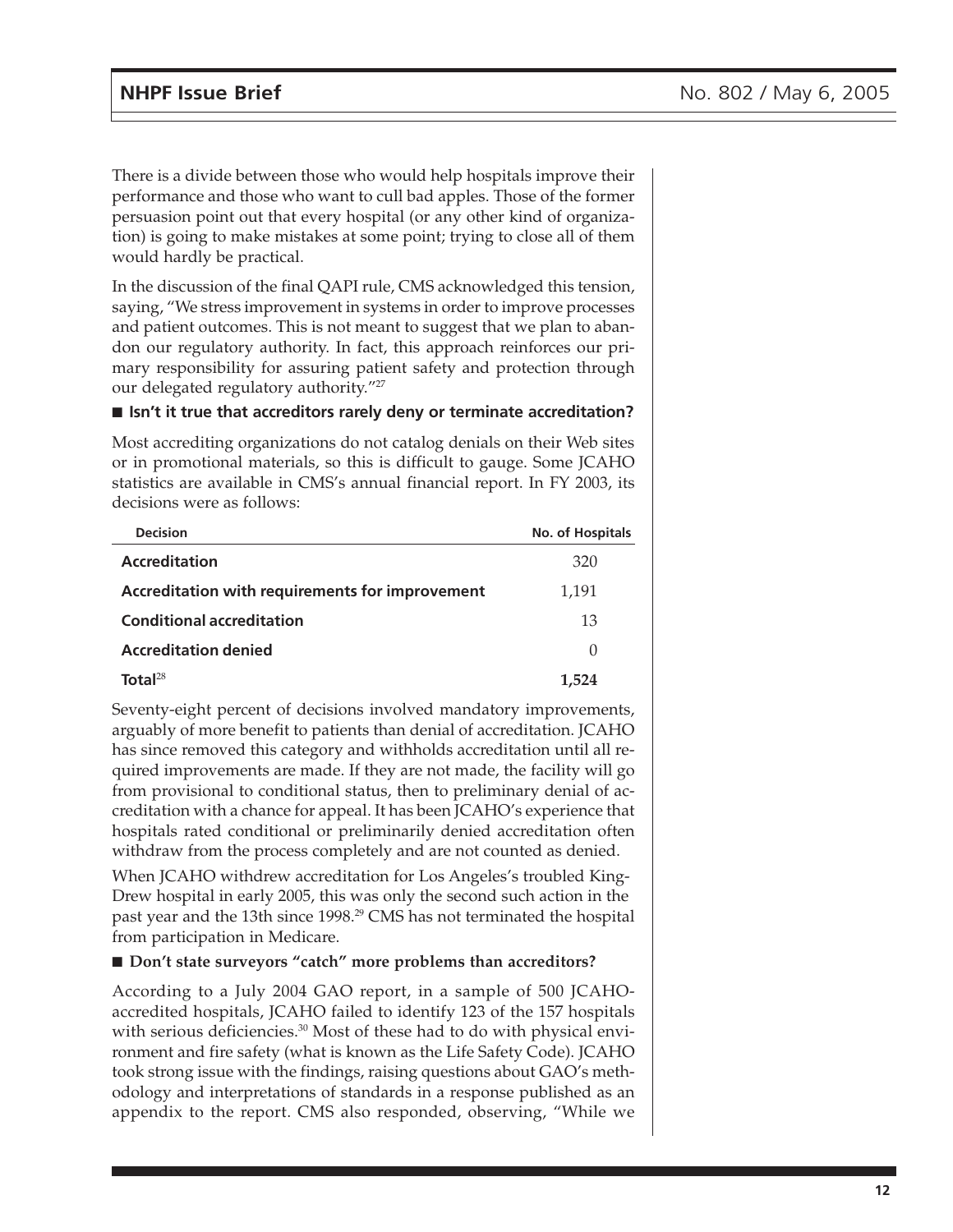regard all deficiencies as serious matters, the overall low rate of identified deficiencies relative to the total number of hospitals is an encouraging sign that the overall accreditation process has merit."<sup>31</sup> It might be noted that state surveyors and JCAHO surveyors regard each other as competitors, each wishing to outperform the other.

## **A LEVEL PLAYING FIELD?**

The GAO report recommended that Congress consider giving CMS the authority over JCAHO's hospital accreditation program that it has over other accreditation programs. As noted above, this would entail a detailed periodic review. Under scrutiny in this process, by regulation, are an accrediting organization's standards (including a comparison of these with the Medicare CoPs); survey process; instructions to surveyors; surveyors' qualifications and training; complaint procedures, and more, with detailed supporting documentation.<sup>32</sup>

On the same day the GAO released its report, Sen. Chuck Grassley (R-IA) and Rep. Pete Stark (D-CA) introduced legislation to strike JCAHO's statutory deeming authority and subject them to the same rules as other accrediting organizations. There was no action on the bill in the 108th Congress, but its sponsors remain interested in the issue.

JCAHO has said publicly that they have no objection to this suggested statutory change, but it objects strongly to the idea of making such a change on the basis of what it calls "flawed study methodology and erroneous, alarming statistics."33 JCAHO's corporate member organizations and other accrediting organizations have not taken public positions for or against the proposal, although JCAHO's board as a whole has been strongly critical of the GAO report.

JCAHO has suggestions of its own for leveling the playing field. It would like to see the CoPs updated to reflect current practice more closely. It also wonders why state survey and certification agencies, which vary considerably from state to state, are the only evaluators permitted to carry out validation surveys, and why CMS does not attempt to evaluate state surveyors. It proposes that CMS report to Congress on all accrediting organizations (the current report addresses only JCAHO and the multiple accreditors under the Clinical Laboratory Improvement Amendments of 1988).

## **FOR FURTHER CONSIDERATION**

With their power to affirm compliance with Medicare's CoPs, accrediting organizations collectively serve as gatekeepers to the Medicare trust fund by determining who will be eligible for reimbursement for services provided to Medicare beneficiaries. It is not surprising, therefore, that Congress and CMS want to hold them to a high standard and to exercise some degree of control over them. Whether the current difference between

**JCAHO would like to see the CoPs updated to reflect current practice more closely.**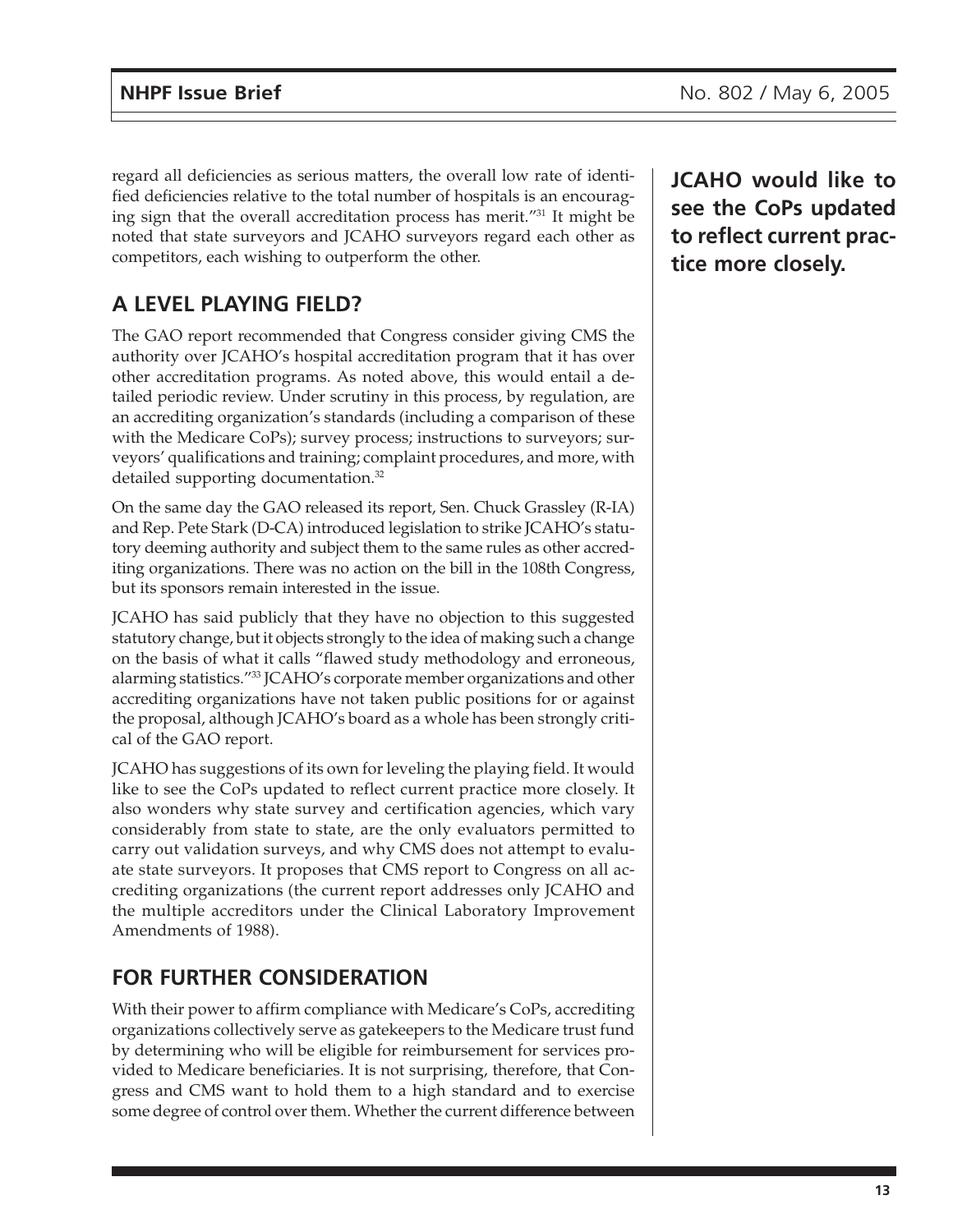JCAHO's deeming authority and that of others should stand is worthy of debate by policymakers.

The questions of collegiality versus enforcement and of what constitutes a level playing field remain to be resolved. It also may be worth asking how much would actually change in JCAHO's standards and methodologies by virtue of having a more direct CMS imprimatur.

The secretary is given the power to grant deeming authority to accreditors of all types of health care facilities except those treating beneficiaries with end-stage renal disease. No organization has applied for deeming authority with respect to nursing homes, perhaps in part because, by statute, these facilities must be surveyed annually. States therefore have all responsibility for this sector and thus must direct most of their resources to it. It is questionable how much more responsibility for hospital surveys could be assumed by states.

Proponents of greater CMS control must take the agency's capacity into account. CMS administrator Mark McClellan has said that the agency will try to increase the percentage of hospitals tapped for validation surveys and refine its sampling and statistical methodologies.<sup>34</sup> He noted that increasing the validation sample size to 5 percent would require additional survey funding, raising annual expenditure from \$2.6 million to \$4.8 million. With CMS resources (both financial and human) already stretched by responsibilities conferred by the Medicare Prescription Drug, Improvement, and Modernization Act of 2003, expecting these changes to occur in the near future may not be realistic.

#### **ENDNOTES**

1. Not included in the blanket deeming are utilization review requirements, psychiatric hospital special conditions, and special requirements for hospital providers of long-term care services.

2. As quoted in "Stiffer Regulatory Oversight Needed for Hospitals, State Official Tells Hill Panel," *BNA Health Care Policy Report*, May 31, 2004, 737.

3. Government Accountability Office (GAO), *CMS Needs Additional Authority to Adequately Oversee Patient Safety in Hospitals*, GAO-04-850, July 2004.

4. Institute of Medicine (IOM), *Medicare: A Strategy for Quality Assurance*, vol. II, Kathleen N. Lohr, ed. (Washington, DC: National Academy Press, 1990), 300.

- 5. IOM, *Medicare*, 300.
- 6. *Federal Register*, 68, no. 16, January 24, 2003, 3435.

7. "Facts about Hospital Accreditation," Joint Commission on Accreditation of Healthcare Organizations, November 2004; accessed February 8, 2005, a[t www.jcaho.org/](http://www.jcaho.org/htba/hospitals/facts.htm) htba/hospitals/facts.htm.

8. Manager of AOA-accredited hospital (anonymity requested), telephone conversation with author, January 18, 2005.

9. For example, in Maryland it is the Department of Health and Mental Hygiene, in Iowa the Department of Inspections and Appeals, etc.